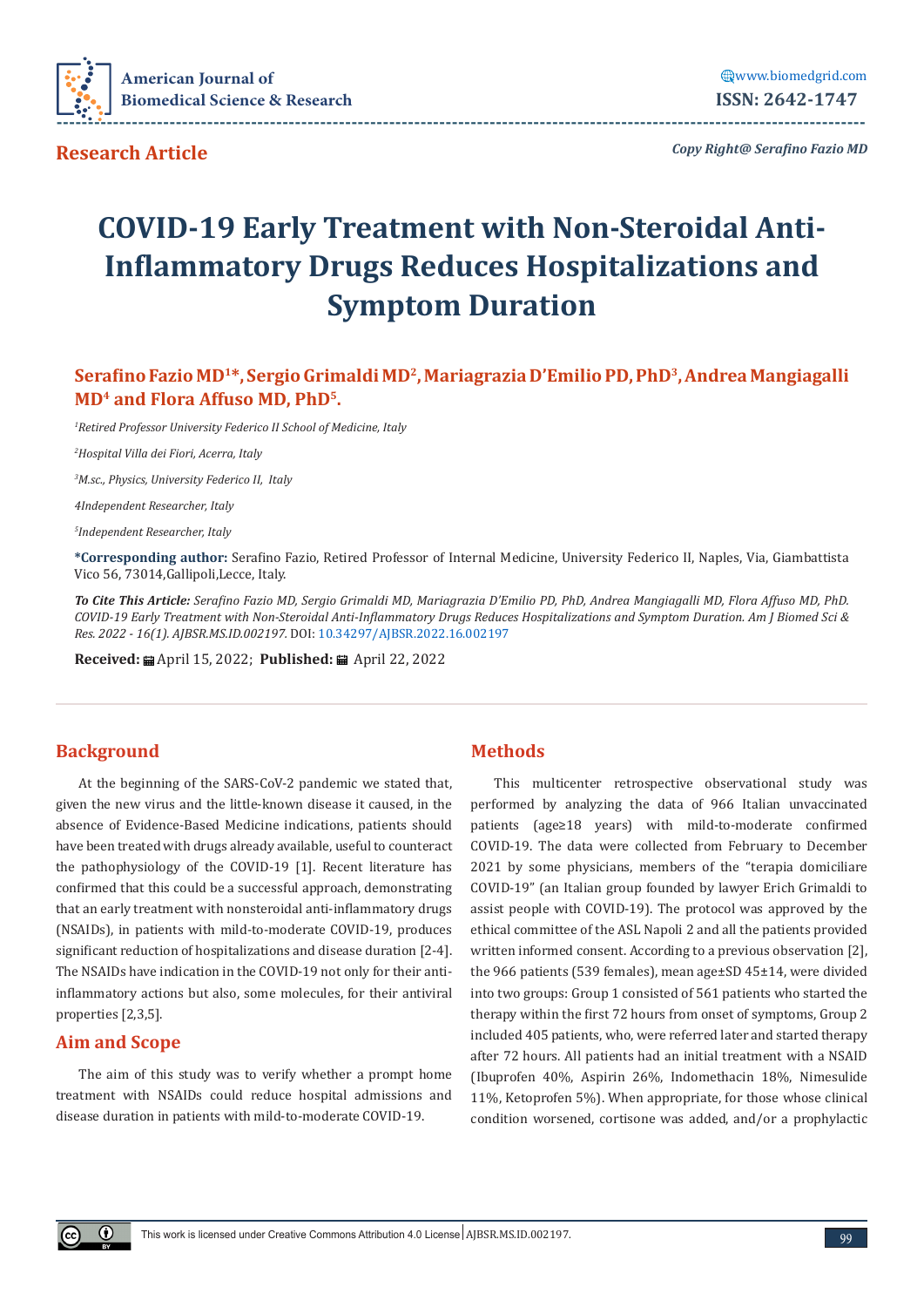dose of low molecular weight heparin and/or antibiotics. From the whole group, a subgroup of 339 over-50-year-old patients (over-50) with a mean age±SD of 60±9 years (183 females) was selected. It was divided in: Subgroup 1 of 190 patients who started the therapy within the first 72 hours and Subgroup 2 of 149 pts who started later.

Descriptive statistics (mean values and standard deviation) were used to measure the central tendency and dispersion of the data. The dataset was analyzed by considering all the subjects recruited and the subgroup over-50, according to the time of starting the therapy: within or after 72 hours, respectively, named as "early treatment" and "late treatment". To compare the difference between the subgroups for anthropometric parameters and comorbidities, the non-parametric Mann-Whitney U test was used, assuming a significance level of  $p = 0.05$ . The chi-square test was adopted to compare the differences between hospitalizations. Stat

view software was used to perform statistical analysis.

### **Findings**

We analyzed the data from the whole group of 966 pts and the subgroup of 339 over-50. The data analysis showed that the two groups and the two over-50 subgroups were not significantly different for age, sex distribution, BMI and comorbidities. The results show a significant reduction in the number of hospitalizations in Group 1 as compared to Group 2 (13 vs 41, p<0.0001) and between the two over-50 subgroups (9 vs 24, p<0.001), showing a reduction of hospital admissions of 68 and 63 %, respectively (Figure 1). Furthermore, there was a reduction of disease symptom duration from 15 to 11 days and from 16 to 11 days, respectively (Figure 1). Early treatment with indomethacin and nimesulide produced zero hospitalizations. A total of 6 hospitalized patients died: 5 in the Group 2 and only one in the Group 1, all among the over-50.



### **Discussion**

This study clearly shows that a prompt therapy with NSAIDs, started within 72 hours of the onset of symptoms, reduces the number of hospitalizations and the disease symptoms duration

in patients with mild-to-moderate COVID-19. Although it is an observational retrospective study, these results confirm, in a larger population, the ones reported by a previous study [2], and, importantly, the reductions of hospitalizations and symptom duration were also confirmed in the over-50 subgroup.